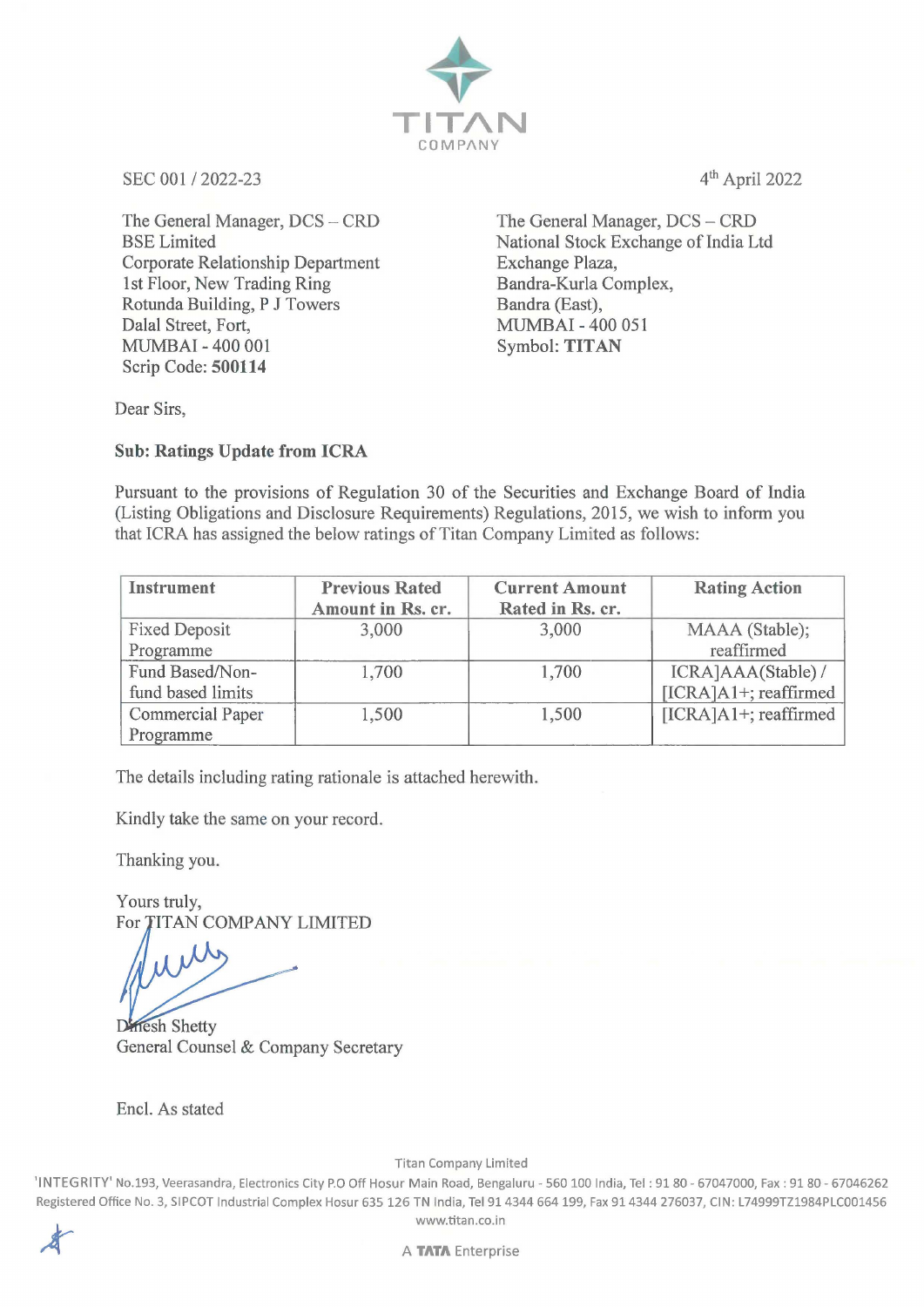

# ICRA Limited

#### **CONFIDENTIAL**

### Ref: ICRA/Titan Company Limited/04042022/1

#### Date: April 4, 2022

#### Mr. Ashok Sonthalia

Chief Financial Officer Designate Titan Company Limited "Integrity" 193, Veerasandra, Electronics City P.O., Bangalore - 560100

Dear Sir,

## Re: ICRA-assigned Credit Rating for Rs. 1,700 crore Bank Facilities, Rs. 1,500 crore Commercial Paper (CP), Rs. 3,000 crore Fixed Deposit (FD) programme of Titan Company Limited

Please refer to the Rating Agreement/Statement of Work dated December 18, 2018 between ICRA Limited ("ICRA") and your company, whereby, ICRA is required to review the ratings assigned to your company, on an annual basis, or as and when the circumstances warrant.

Please note that the Rating Committee of ICRA, after due consideration, has reaffirmed the long term rating of IICRAJAAA (pronounced ICRA triple A) and short-term rating of [ICRA]A1+ (pronounced ICRA A one plus) assigned earlier to the Rs. 1,700 crore bank facilities of your company. The outlook on the long-term rating is Stable. This rating indicates highest degree of safety regarding timely servicing of financial obligations. Such instruments carry lowest credit risk.

ICRA has also reaffirmed the medium-term rating of MAAA (pronounced M triple A) assigned earlier to the Rs. 3,000 crore FD programme of your company. The outlook on the rating is Stable. MAAA is the highest credit quality rating assigned by ICRA. The rated deposit programme carries lowest credit risk.

ICRA has also reaffirmed the short-term rating of [ICRA]A1+ (pronounced ICRA A one plus) assigned earlier to the CP programme of Rs. 1,500 crore. This rating indicates very strong degree of safety regarding timely payment of financial obligations. Such instruments carry lowest credit risk.

In any of your publicity material or other document wherever you are using the above Rating(s), it should be stated as [ICRA]AAA (Stable)/[ICRA]A1+/MAAA(Stable).

The aforesaid rating will be due for surveillance anytime before March 28, 2023. However, ICRA reserves the right to review and/or, revise the above Rating(s) at any time on the basis of new information becoming available, or the required information not being available, or other circumstances that ICRA believes could have an impact on the Rating(s). Therefore, request the lenders and investors to visit ICRA website at www.icra.in for latest Rating(s) of the Company.

The Rating(s) are specific to the terms and conditions of the bank facilities/FD as indicated to us by you, and any change in the terms or size of the same would require a review of the Rating(s) by us. In case there is any change in the terms and conditions or the size of the rated bank facilities/FD, the same must be brought to our notice before the bank facilities/FD are used by you. In the event such changes occur after the Rating(s) have been assigned by us and their use has been confirmed by you, the Rating(s) would be subject to our review, following which there could be a change in the Rating(s) previously assigned. Notwithstanding the foregoing, any change in the over-all limit of the bank facilities/FD from that specified in this letter would constitute an enhancement that would not be covered by or under the said Rating Agreement.

ICRA reserves the right to review and/or, revise the above Rating(s) at any time on the basis of new information becoming available, or the required information not being available, or other circumstances that ICRA believes could have an impact on the Rating(s) assigned.

Website : www.icra.in FMC Fortuna, A-10 & 11, 3rd Floor Tel.: +91.33.71501100 : info@icraindia.com 234/3A, A.J.C. Bose Road CIN: L74999DL1991PLC042749 Email Helpdesk: +91.124.3341580 Kolkata - 700020 Registered Office: 1105, Kailash Building, 11<sup>th</sup> Floor, 26 Kasturba Gandhi Marg, New Delhi - 110001. Tel.: +91.11.23357940-45 RATING · RESEARCH · INFORMATION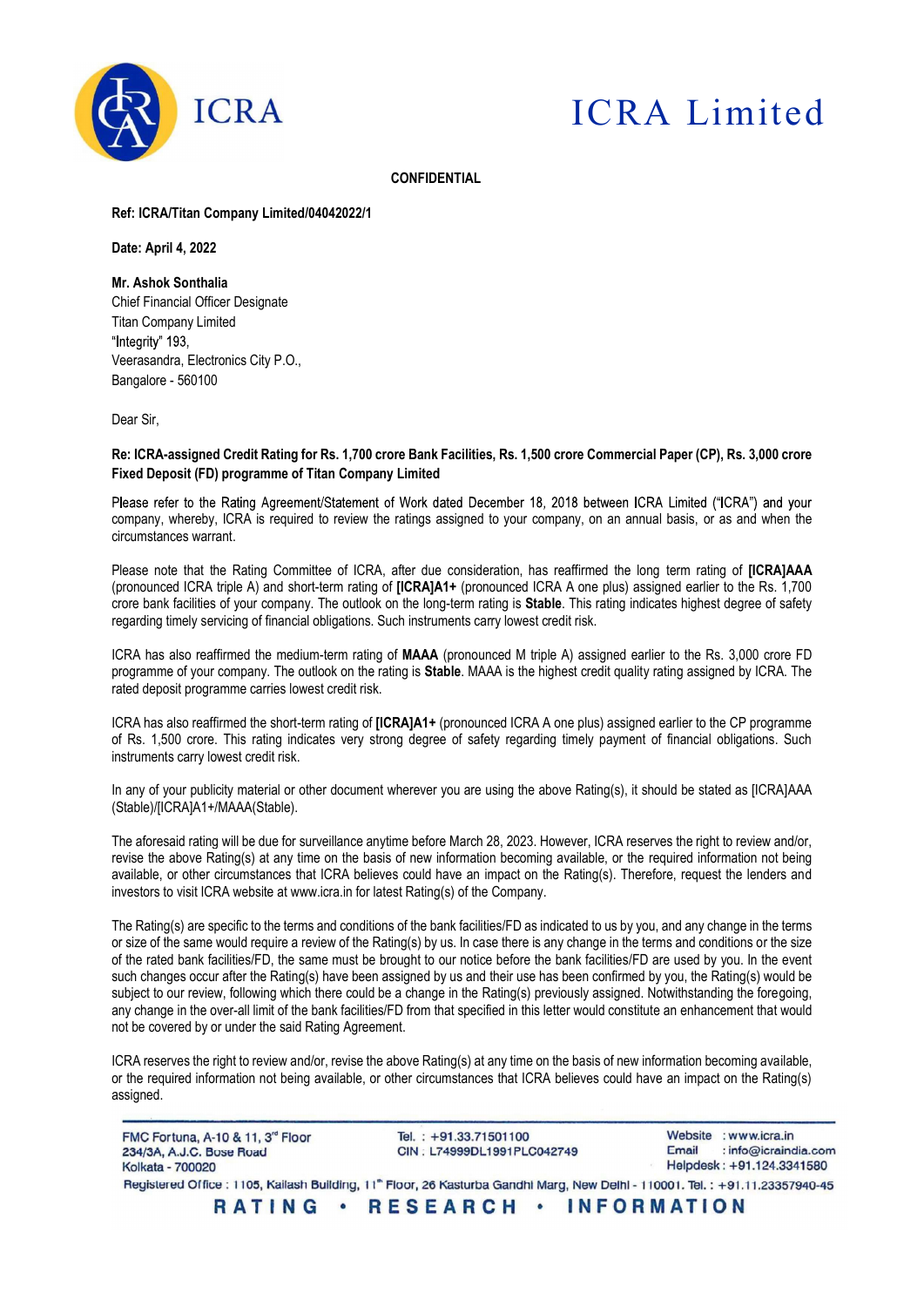

# ICRA Limited

The Rating(s) assigned must be understood solely as an opinion and should not be treated, or cause to be treated, as recommendation to buy, sell, or hold the rated bank facilities/FD availed/issued by your company.

The Rating(s) assigned to the bank facilities/FD of your Company shall require revalidation if there is any change in the size or structure of the rated bank facilities/FD.

Additionally, we wish to highlight the following with respect to the rating assigned to the CP programme:

- (a) If the instrument rated, as above, is not issued by you within a period of 3 months from the date of this letter, the Rating would need to be revalidated before issuance;
- (b) Subject to Clause (c) below, once the instrument is issued, the rating is valid throughout the life of the captioned programme (which shall have a maximum maturity of twelve months from the date of the issuance of the instrument).
- (c) Notwithstanding anything contain in clause (b) above, ICRA reserves the right to review and/or revise the above rating at any time on the basis of new information or unavailability of information or such circumstances, which ICRA believes, may have an impact on the aforesaid rating assigned to you.
- (d) The Rating, as aforesaid, however, should not be treated as a recommendation to buy, sell or hold CP issued by you. The Rating is restricted to your CP programme size of Rs. 1,500 crore only. In case, you propose to enhance the size of the CP programme, the same would require to be rated afresh. ICRA does not assume any responsibility on its part, for any liability, that may arise consequent to your not complying with any eligibility criteria, applicable from time to time, for issuance of CP.

You are also requested to forthwith inform us about any default or delay in repayment of interest or principal amount of the instrument rated, as above, or any other debt instruments/ borrowing and keep us informed of any other developments which may have a direct or indirect impact on the debt servicing capability of the company including any proposal for re-schedulement or postponement of the repayment programmes of the dues/ debts of the Company with any lender(s) / investor(s). Further, you are requested to inform us immediately as and when the borrowing limit for the instrument rated, as above, or as prescribed by the regulatory authority(ies) is exceeded.

We look forward to your communication and assure you of our best services.

With kind regards, Yours sincerely, for ICRA Limited

# **KAUSHIK DAS**

KAUSHIK DAS Vice President Email id: kaushikd@icraindia.com

RATING · RESEARCH · INFORMATION